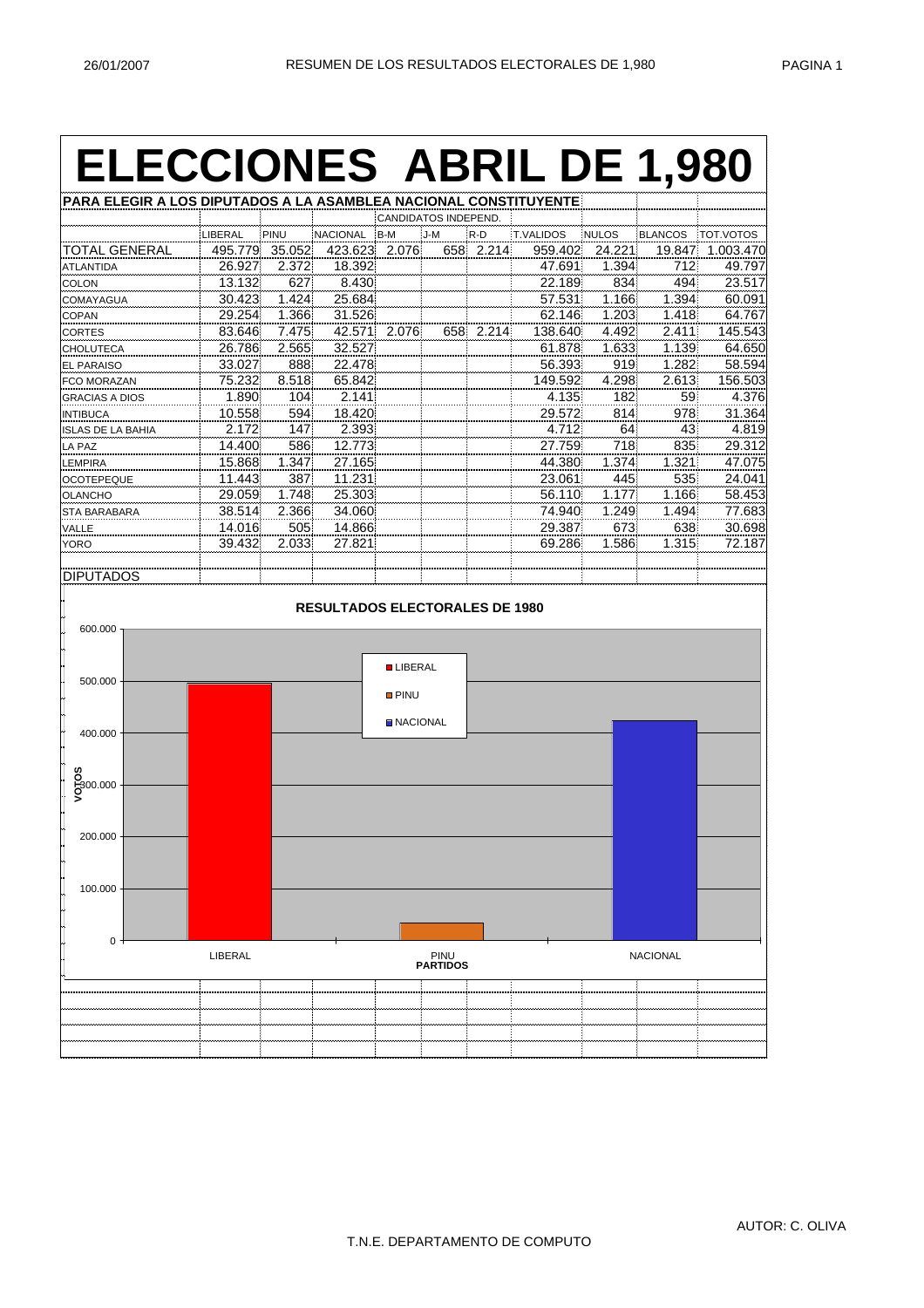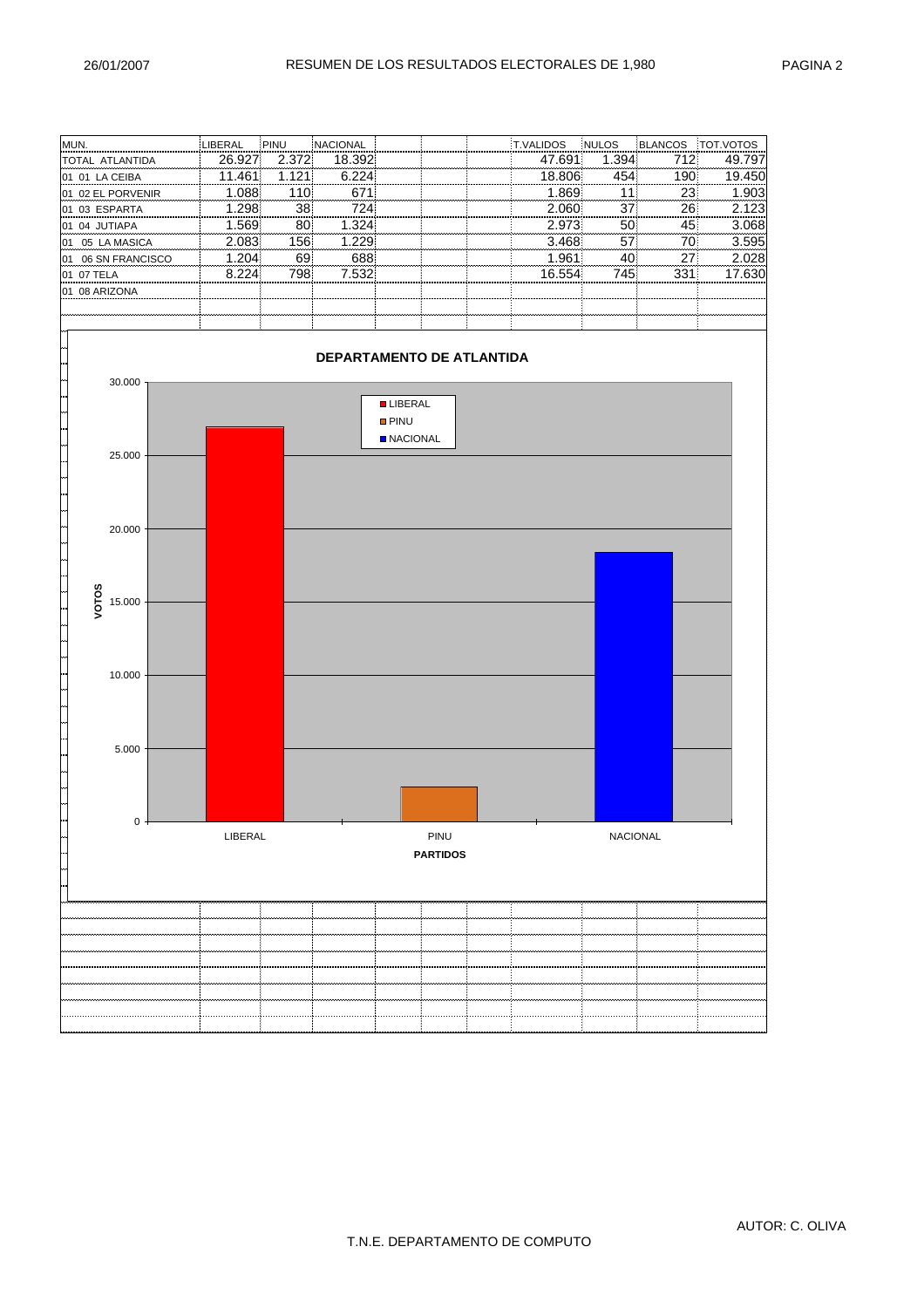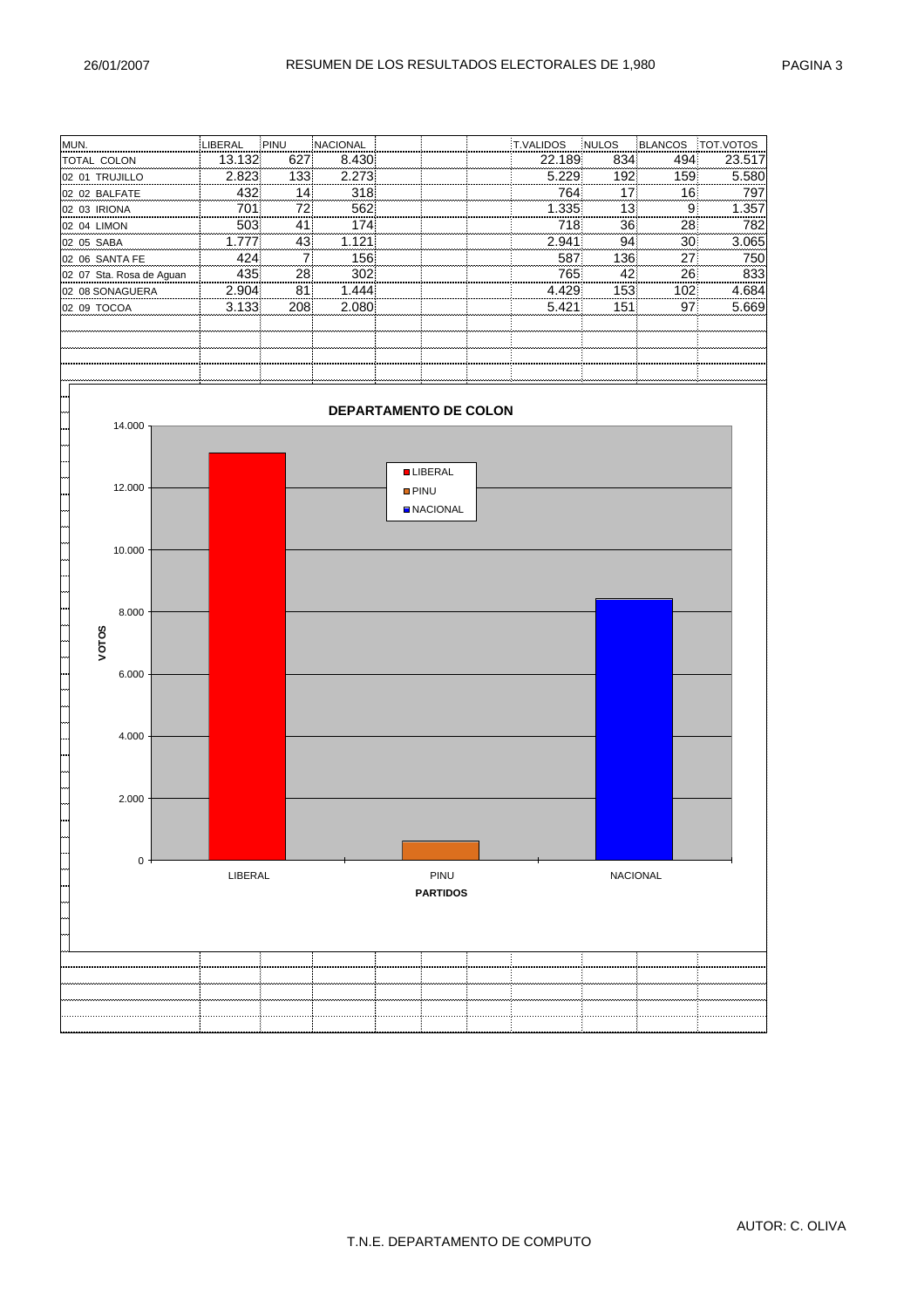| MUN.                   | LIBERAL | PINU  | <b>NACIONAL</b> | <b>T.VALIDOS</b> | <b>INULOS</b>   | <b>BLANCOS</b> | TOT.VOTOS |
|------------------------|---------|-------|-----------------|------------------|-----------------|----------------|-----------|
| COMAYAGUA              | 30.423  | 1.424 | 25.684          | 57.531           | 1.166           | 1.394          | 60.091    |
| 03 01 COMAYAGUA        | 7.613   | 324   | 6.137           | 14.074           | 309             | 376            | 14.759    |
| 03 02 AJUTERIQUE       | 993     | 48    | 989             | 2.030            | 36              | 42             | 2.108     |
| 03 03 EL ROSARIO       | 1.410   | 29    | 1.937           | 3.376            | 58              | 64             | 3.498     |
| 03 04 ESQUIAS          | 868     | 50    | 1.058           | 1.976            | 51              | 43             | 2.070     |
| 03 05 HUMUYA           | 146     | 8     | 138             | 292              | 4               | 5              | 301       |
| 03 06 LA LIBERTAD      | 1.849   | 244   | 1.834           | 3.927            | 47              | 82             | 4.056     |
| 03 07 LAMANI           | 672     | 40    | 438             | 1.150            | 61              | 29             | 1.240     |
| 03 08 LA TRINIDAD      | 326     | 33    | 586             | 945              | 14              | 24             | 983       |
| 03 09 LEJAMANI         | 518     | 18    | 453             | 989              | 10 <sup>1</sup> | 22             | 1.021     |
| 03 10 MEAMBAR          | 1.151   | 42    | 762             | 1.955            | 48              | 54             | 2.057     |
| 03 11 MINAS DE ORO     | 1.078   | 70    | 1.006           | 2.154            | 51              | 62             | 2.267     |
| 03 12 OJOS DE AGUA     | 983     | 73    | 1.027           | 2.083            | 26              | 51             | 2.160     |
| 03 13 SAN JERONIMO     | 1.095   | 41    | 1.284           | 2.420            | 59              | 54             | 2.533     |
| 03 14 SN JOSE DE COMA  | 618     | 80    | 726             | 1.424            | 34              | 38             | 1.496     |
| 03 15 SN JOSE DEL POT. | 7791    | 19    | 263             | 1.061            | 29              | 23             | 1.113     |
| 03 16 SAN LUIS         | 887     | 34    | 371             | 1.292            | 18              | 35             | 1.345     |
| 03 17 SAN SEBASTIAN    | 326     | 18    | 238             | 582              | 3               |                | 592       |
| 03 18 SIGUATEPEQUE     | 7.753   | 230   | 5.289           | 13.272           | 263             | 341            | 13.876    |
| 03 19 VILLA DE SN ANT. | 1.358   | 23    | 1.148           | 2.529            | 45              | 42             | 2.616     |
|                        |         |       |                 |                  |                 |                |           |

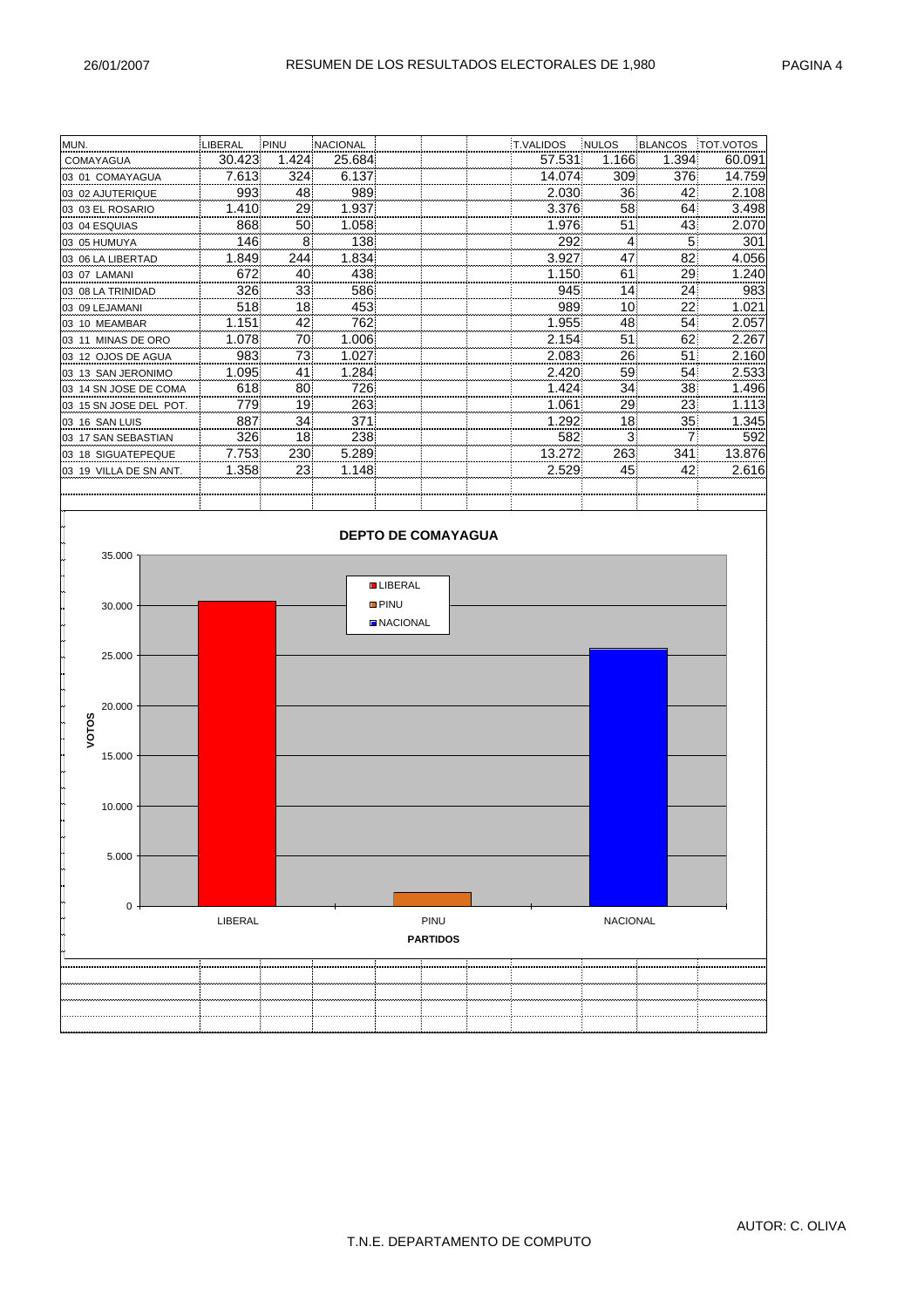| MUN.                   | LIBERAL | PINU  | NACIONAL                     |                 |                 | <b>T.VALIDOS</b> | NULOS           | <b>BLANCOS</b> | TOT.VOTOS |
|------------------------|---------|-------|------------------------------|-----------------|-----------------|------------------|-----------------|----------------|-----------|
| <b>COPAN</b>           | 29.254  | 1.366 | 31.526                       |                 |                 | 62.146           | 1.203           | 1.418          | 64.767    |
| 04 01 SANTA ROSA DE    | 4.272   | 324   | 3.805                        |                 |                 | 8.401            | 210             | 224            | 8.835     |
| 04 02 CABAÑAS          | 674     | 22    | 1.479                        |                 |                 | 2.175            | 17              | 54             | 2.246     |
| 04 03 CONCEPCION       | 410     | 16    | 633                          |                 |                 | 1.059            | 14              | 20             | 1.093     |
| 04 04 COPAN RUINAS     | 1.581   | 66    | 2.815                        |                 |                 | 4.462            | 83              | 109            | 4.654     |
| 04 05 CORQUIN          | 1.150   | 106   | 968                          |                 |                 | 2.224            | 43              | 43             | 2.310     |
| 04 06 CUCUYAGUA        | 1.673   | 52    | 942                          |                 |                 | 2.667            | 77              | 80             | 2.824     |
| 04 07 DOLORES          | 221     | 33    | 746                          |                 |                 | 1.000            | 15              | 45             | 1.060     |
| 04 08 DULCE NOMBRE     | 676     | 47    | 738                          |                 |                 | 1.461            | 31              | 20             | 1.512     |
| 04 09 EL PARAISO       | 1.344   | 57    | 2.960                        |                 |                 | 4.361            | 152             | 65             | 4.578     |
| 04 10 FLORIDA          | 2.423   | 57    | 2.230                        |                 |                 | 4.710            | 88              | 89             | 4.887     |
| 04 11 LA JIGUA         | 893     | 75    | 987                          |                 |                 | 1.955            | 32              | 21             | 2.008     |
| 04 12 LA UNION         | 1.350   | 37    | 1.074                        |                 |                 | 2.461            | 21              | 49             | 2.531     |
| 04 13 NUEVA ARCADIA    | 3.336   | 95    | 2.829                        |                 |                 | 6.260            | 81              | 127            | 6.468     |
| 04 14 SAN AGUSTIN      | 522     | 21    | 320                          |                 |                 | 863              | 33              | 19             | 915       |
| 04 15 SAN ANTONIO      | 1.374   | 49    | 1.135                        |                 |                 | 2.558            | 76              | 54             | 2.688     |
| 04 16 BAN JERONIMO     | 814     | 27    | 718                          |                 |                 | 1.559            | 16              | 19             | 1.594     |
| 04 17 SAN JOSE         | 773     | 22    | 953                          |                 |                 | 1.748            | 20              | 22             | 1.790     |
| 04 18 SAN JUAN DE OPOA | 601     | 35    | 944                          |                 |                 | 1.580            | 39              | 70             | 1.689     |
| 04 19 SAN NICOLAS      | 964     | 27    | 1.062                        |                 |                 | 2.053            | 21              | 72             | 2.146     |
| 04 20 SAN PEDRO        | 641     | 32    | 598                          |                 |                 | 1.271            | 21              | 20             | 1.312     |
| 04 21 SANTA RITA       | 2.486   | 100   | 1.969                        |                 |                 | 4.555            | 77              | 124            | 4.756     |
| 04 22 TRINIDAD         | 717     | 37    | 1.232                        |                 |                 | 1.986            | 27              | 53             | 2.066     |
| 04 23 VERACRUZ         | 359     | 29    | 389                          |                 |                 | 777              | 9               | 19             | 805       |
|                        |         |       |                              |                 |                 |                  |                 |                |           |
|                        |         |       |                              |                 |                 |                  |                 |                |           |
|                        |         |       |                              |                 |                 |                  |                 |                |           |
|                        |         |       |                              |                 |                 |                  |                 |                |           |
|                        |         |       | <b>DEPARTAMENTO DE COPAN</b> |                 |                 |                  |                 |                |           |
| 35.000                 |         |       |                              |                 |                 |                  |                 |                |           |
|                        |         |       |                              |                 |                 |                  |                 |                |           |
| 30.000                 |         |       |                              | <b>LIBERAL</b>  |                 |                  |                 |                |           |
|                        |         |       |                              |                 |                 |                  |                 |                |           |
| 25.000                 |         |       |                              | <b>D</b> PINU   |                 |                  |                 |                |           |
|                        |         |       |                              | <b>NACIONAL</b> |                 |                  |                 |                |           |
|                        |         |       |                              |                 |                 |                  |                 |                |           |
| 20.000                 |         |       |                              |                 |                 |                  |                 |                |           |
| <b>VOTOS</b>           |         |       |                              |                 |                 |                  |                 |                |           |
| 15.000                 |         |       |                              |                 |                 |                  |                 |                |           |
|                        |         |       |                              |                 |                 |                  |                 |                |           |
|                        |         |       |                              |                 |                 |                  |                 |                |           |
| $10.000 -$             |         |       |                              |                 |                 |                  |                 |                |           |
|                        |         |       |                              |                 |                 |                  |                 |                |           |
| 5.000                  |         |       |                              |                 |                 |                  |                 |                |           |
|                        |         |       |                              |                 |                 |                  |                 |                |           |
| 0                      |         |       |                              |                 |                 |                  |                 |                |           |
|                        | LIBERAL |       |                              |                 | PINU            |                  | <b>NACIONAL</b> |                |           |
|                        |         |       |                              |                 | <b>PARTIDOS</b> |                  |                 |                |           |
|                        |         |       |                              |                 |                 |                  |                 |                |           |
|                        |         |       |                              |                 |                 |                  |                 |                |           |
|                        |         |       |                              |                 |                 |                  |                 |                |           |
|                        |         |       |                              |                 |                 |                  |                 |                |           |
|                        |         |       |                              |                 |                 |                  |                 |                |           |
|                        |         |       |                              |                 |                 |                  |                 |                |           |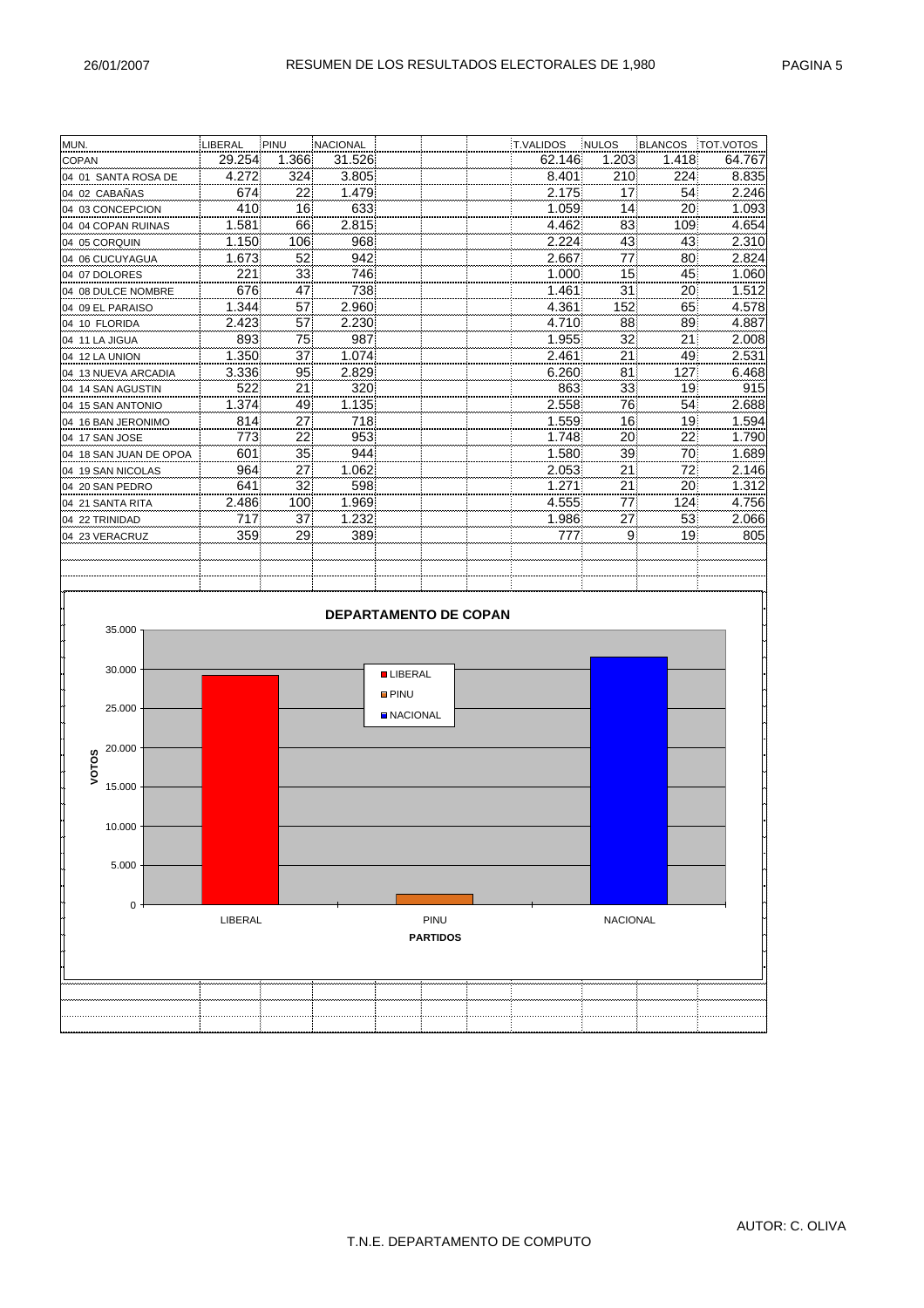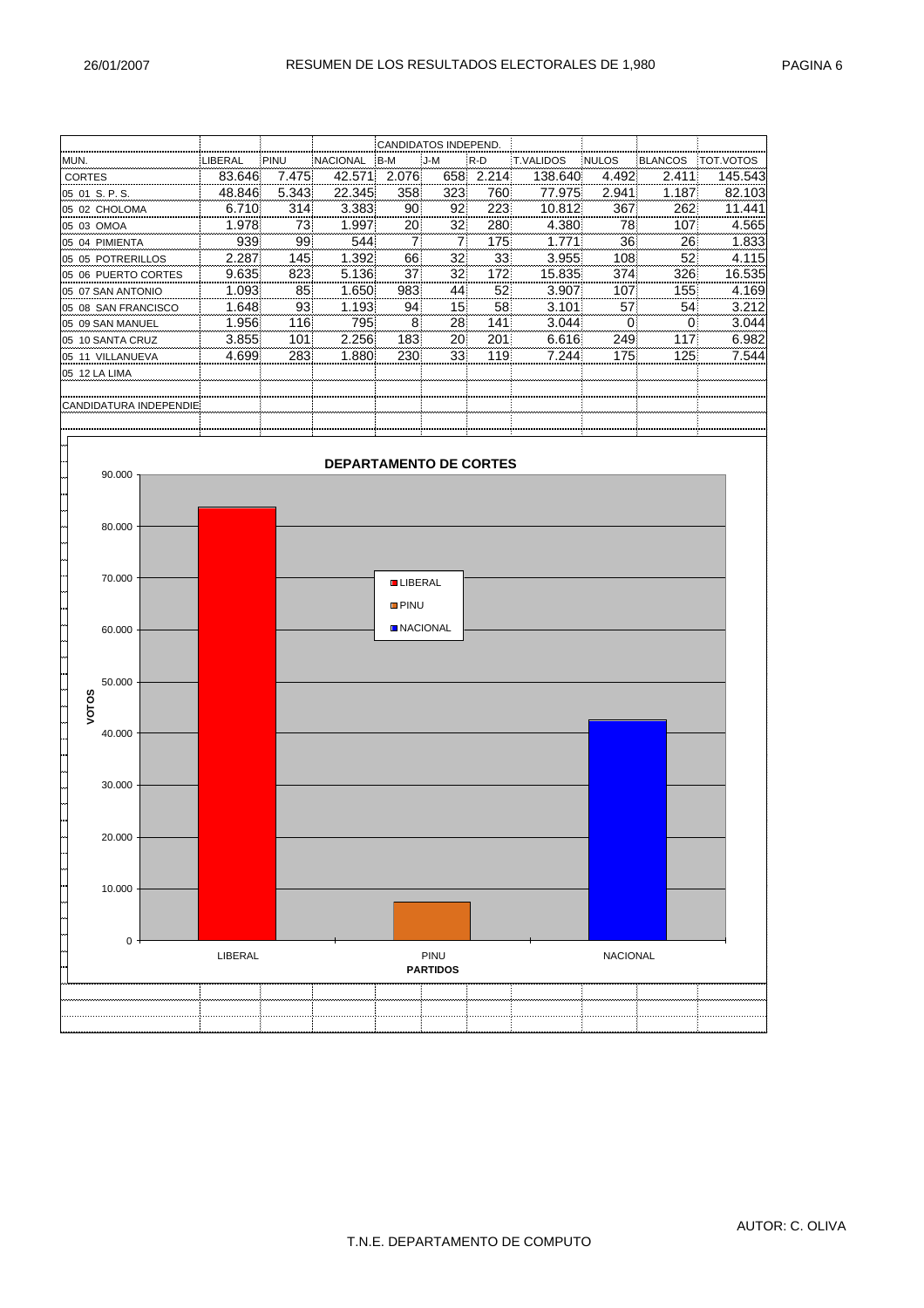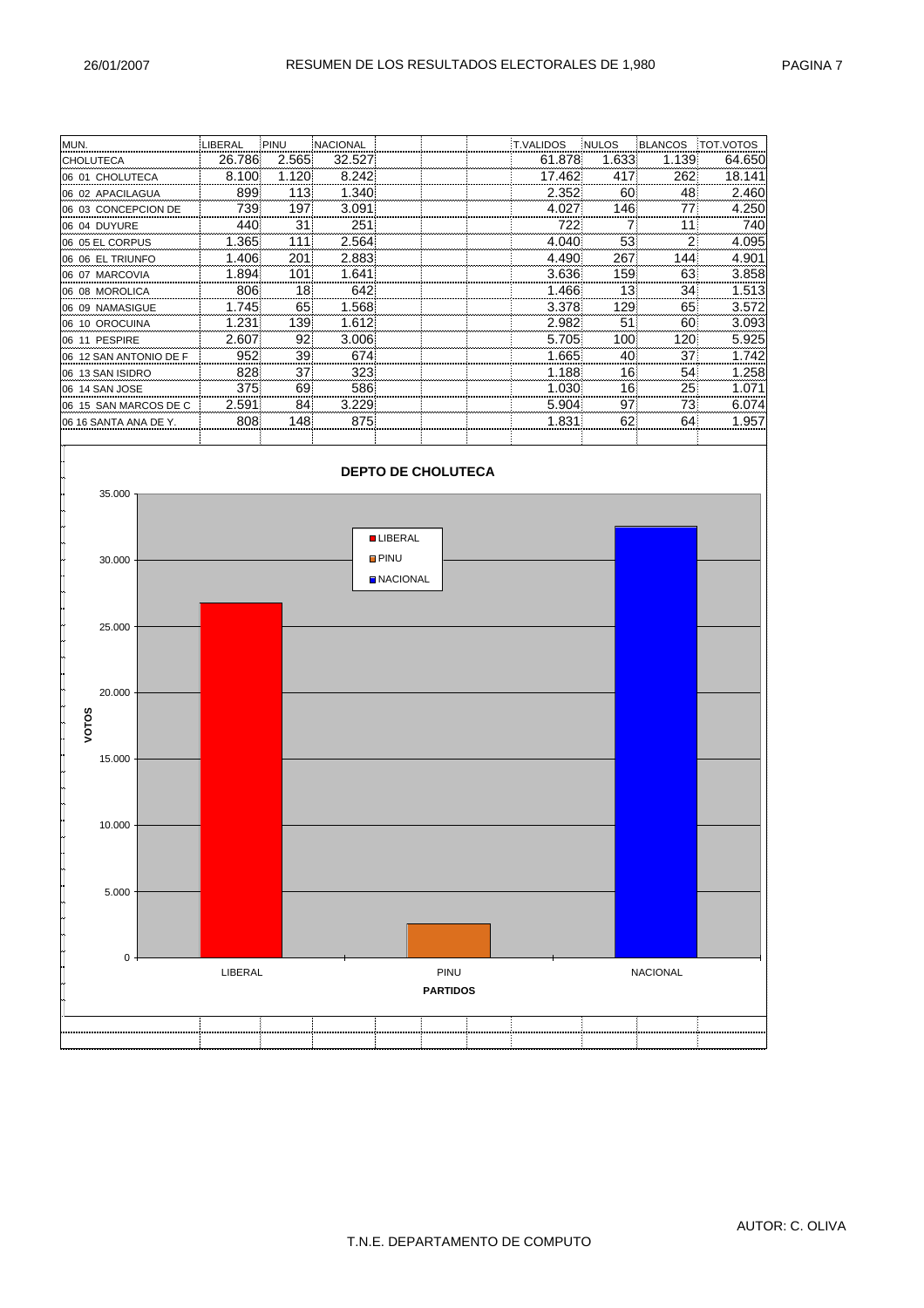| MUN.                       | LIBERAL | PINU | NACIONAL |                 |                            | T.VALIDOS | NULOS | <b>BLANCOS</b>  | <b>TOT.VOTOS</b> |
|----------------------------|---------|------|----------|-----------------|----------------------------|-----------|-------|-----------------|------------------|
| EL PARAISO                 | 33.027  | 888  | 22.478   |                 |                            | 56.393    | 919   | 1.282           | 58.594           |
| 07 01 YUSCARAN             | 1.081   | 89   | 1.327    |                 |                            | 2.497     | 61    | 85              | 2.643            |
| 07 02 ALAUCA               | 706     | 10   | 833      |                 |                            | 1.549     | 9     | 24              | 1.582            |
| 07 03 DANLI                | 13.413  | 339  | 7.283    |                 |                            | 21.035    | 394   | 524             | 21.953           |
| 07 04 EL PARAISO           | 4.007   | 88   | 3.087    |                 |                            | 7.182     | 97    | 112             | 7.391            |
| 07 05 GUINOPE              | 1.103   | 33   | 1.054    |                 |                            | 2.190     | 26    | 47              | 2.263            |
| 07 06 JACALEAPA            | 642     | 25   | 702      |                 |                            | 1.369     | 11    | 22              | 1.402            |
| 07 07 LIURE                | 1.234   | 27   | 699      |                 |                            | 1.960     | 18    | 25              | 2.003            |
| 07 08 MOROCELI             | 1.230   | 34   | 736      |                 |                            | 2.000     | 45    | 65              | 2.110            |
| 07 09 OROPOLI              | 596     | 13   | 828      |                 |                            | 1.437     | 26    | 17              | 1.480            |
| 07 10 POTRERILLOS          | 476     | 20   | 192      |                 |                            | 688       | 10    | 8               | 706              |
| 07 11 SN Antonio de Flores | 618     | 28   | 704      |                 |                            | 1.350     | 16    | 20              | 1.386            |
| 07 12 SAN LUCAS            | 1.101   | 31   | 786      |                 |                            | 1.918     | 7     | 63              | 1.988            |
| 07 13 SAN MATIAS           | 480     | 29   | 465      |                 |                            | 974       | 76    | 10              | 1.060            |
| 07 14 SOLEDAD              | 1.670   | 26   | 723      |                 |                            | 2.419     | 26    | 33              | 2.478            |
| 07 15 TEUPASENTI           | 2.455   | 62   | 1.739    |                 |                            | 4.256     | 81    | 140             | 4.477            |
| 07 16 TEXIGUAT             | 1.415   | 16   | 732      |                 |                            | 2.163     | 11    | 64              | 2.238            |
| 07 17 VADO ANCHO           | 477     | 6    | 389      |                 |                            | 872       | 0     | 13              | 885              |
| 07 18 YAUYUPE              | 323     | 12   | 199      |                 |                            | 534       | 5     | 10              | 549              |
| 07 19 LAS TROJES           |         |      |          |                 |                            |           |       |                 |                  |
|                            |         |      |          |                 |                            |           |       |                 |                  |
|                            |         |      |          |                 |                            |           |       |                 |                  |
|                            |         |      |          |                 | <b>DEPTO DE EL PARAISO</b> |           |       |                 |                  |
|                            |         |      |          |                 |                            |           |       |                 |                  |
| 35.000                     |         |      |          |                 |                            |           |       |                 |                  |
|                            |         |      |          |                 |                            |           |       |                 |                  |
|                            |         |      |          |                 |                            |           |       |                 |                  |
| 30.000                     |         |      |          | <b>LIBERAL</b>  |                            |           |       |                 |                  |
|                            |         |      |          |                 |                            |           |       |                 |                  |
|                            |         |      |          | <b>PINU</b>     |                            |           |       |                 |                  |
|                            |         |      |          | <b>NACIONAL</b> |                            |           |       |                 |                  |
| 25.000                     |         |      |          |                 |                            |           |       |                 |                  |
|                            |         |      |          |                 |                            |           |       |                 |                  |
|                            |         |      |          |                 |                            |           |       |                 |                  |
| 20.000                     |         |      |          |                 |                            |           |       |                 |                  |
| <b>VOTOS</b>               |         |      |          |                 |                            |           |       |                 |                  |
|                            |         |      |          |                 |                            |           |       |                 |                  |
|                            |         |      |          |                 |                            |           |       |                 |                  |
| 15.000                     |         |      |          |                 |                            |           |       |                 |                  |
|                            |         |      |          |                 |                            |           |       |                 |                  |
|                            |         |      |          |                 |                            |           |       |                 |                  |
| 10.000                     |         |      |          |                 |                            |           |       |                 |                  |
|                            |         |      |          |                 |                            |           |       |                 |                  |
|                            |         |      |          |                 |                            |           |       |                 |                  |
| 5.000                      |         |      |          |                 |                            |           |       |                 |                  |
|                            |         |      |          |                 |                            |           |       |                 |                  |
|                            |         |      |          |                 |                            |           |       |                 |                  |
|                            |         |      |          |                 |                            |           |       |                 |                  |
| 0                          |         |      |          |                 |                            |           |       |                 |                  |
|                            | LIBERAL |      |          |                 | PINU                       |           |       | <b>NACIONAL</b> |                  |
|                            |         |      |          |                 | <b>PARTIDOS</b>            |           |       |                 |                  |
|                            |         |      |          |                 |                            |           |       |                 |                  |
|                            |         |      |          |                 |                            |           |       |                 |                  |
|                            |         |      |          |                 |                            |           |       |                 |                  |
|                            |         |      |          |                 |                            |           |       |                 |                  |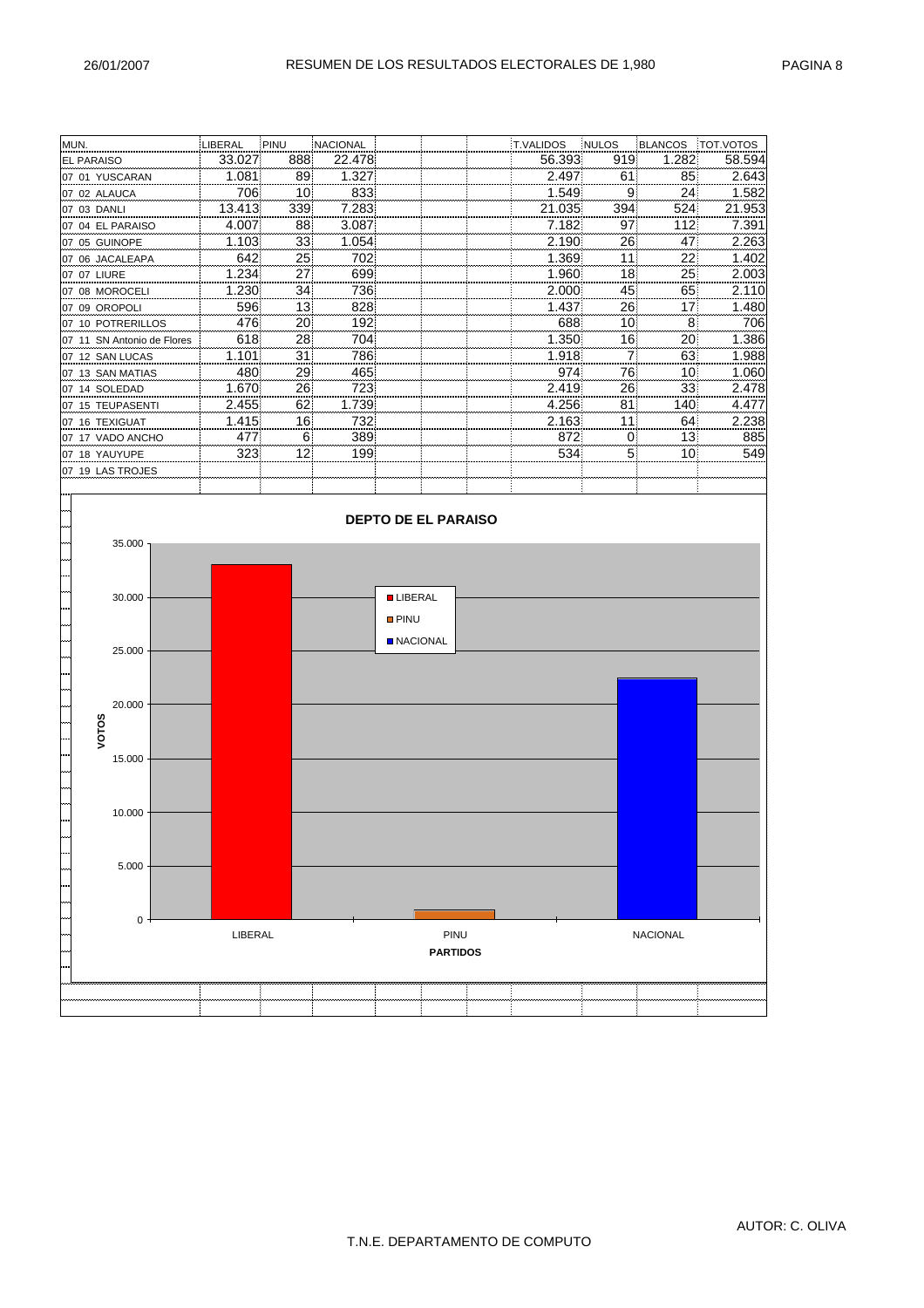| MUN.                       | LIBERAL | PINU  | <b>NACIONAL</b> |                 |                          | T.VALIDOS | <b>NULOS</b> | <b>BLANCOS</b>  | TOT.VOTOS |
|----------------------------|---------|-------|-----------------|-----------------|--------------------------|-----------|--------------|-----------------|-----------|
| <b>FCO MORAZAN</b>         | 75.232  | 8.518 | 65.842          |                 |                          | 149.592   | 4.298        | 2.613           | 156.503   |
| 08 01 DISTRITO CENTRAL     | 46.066  | 7.422 | 41.918          |                 |                          | 95.406    | 2.761        | 1.289           | 99.456    |
| 08 02 ALUBAREN             | 718     | 25    | 520             |                 |                          | 1.263     | 42           | 34              | 1.339     |
| 08 03 CEDROS               | 1.857   | 53    | 2.132           |                 |                          | 4.042     | 74           | 85              | 4.201     |
| 08 04 CURAREN              | 1.254   | 38    | 1.291           |                 |                          | 2.583     | 102          | 78              | 2.763     |
| 08 05 EL PORVENIR          | 1.187   | 27    | 1.955           |                 |                          | 3.169     | 74           | 39              | 3.282     |
| 08 06 GUAYMACA             | 1.663   | 49    | 1.251           |                 |                          | 2.963     | 36           | 60              | 3.059     |
| 08 07 LA LIBERTAD          | 364     | 17    | 307             |                 |                          | 688       | 43           | 15              | 746       |
| 08 08 LA VENTA             | 902     | 27    | 1.079           |                 |                          | 2.008     | 74           | 78              | 2.160     |
| 08 09 LEPATERIQUE          | 1.199   | 73    | 942             |                 |                          | 2.214     | 115          | 108             | 2.437     |
| 08 10 MARAITA              | 735     | 27    | 1.144           |                 |                          | 1.906     | 28           | 34              | 1.968     |
| 08 11 MARALE               | 1.114   | 24    | 475             |                 |                          | 1.613     | 41           | 48              | 1.702     |
| 08 12 NUEVA ARMENIA        | 915     | 24    | 465             |                 |                          | 1.404     | 22           | 14              | 1.440     |
| 08 13 OJOJONA              | 962     | 35    | 757             |                 |                          | 1.754     | 56           | 56              | 1.866     |
| 08 14 ORICA                | 961     | 33    | 687             |                 |                          | 1.681     | 78           | 76              | 1.835     |
| 08 15 REITOCA              | 990     | 25    | 560             |                 |                          | 1.575     | 46           | 49              | 1.670     |
| 08 16 SABANAGRANDE         | 3.063   | 57    | 1.306           |                 |                          | 4.426     | 127          | 167             | 4.720     |
| 08 17 SN Antonio de Orient | 850     | 39    | 624             |                 |                          | 1.513     | 30           | 31              | 1.574     |
| 08 18 SAN Buenaventura     | 590     | 29    | 884             |                 |                          | 1.503     | 61           | 26              | 1.590     |
| 08 19 SAN IGNACIO          | 946     | 13    | 948             |                 |                          | 1.907     | 42           | 25              | 1.974     |
| 08 20 SAN JUAN DE F.       | 1.056   | 41    | 956             |                 |                          | 2.053     | 42           | 72              | 2.167     |
| 08 21 SAN MIGUELITO        | 395     | 22    | 364             |                 |                          | 781       | 5            | 21              | 807       |
| 08 22 SANTA ANA            | 1.299   | 67    | 858             |                 |                          | 2.224     | 64           | 58              | 2.346     |
| 08 23 SANTA LUCIA          | 555     | 46    | 572             |                 |                          | 1.173     | 18           | 16              | 1.207     |
| 08 24 TALANGA              | 2.476   | 102   | 1.856           |                 |                          | 4.434     | 197          | 24              | 4.655     |
| 08 25 TATUMBLA             | 877     | 36    | 534             |                 |                          | 1.447     | 21           | 32              | 1.500     |
| 08 26 VALLE DE ANGELES     | 1.257   | 127   | 777             |                 |                          | 2.161     | 71           | 46              | 2.278     |
| 08 27 VILLA DE S.FCO       | 981     | 40    | 680             |                 |                          | 1.701     | 28           | 32              | 1.761     |
|                            |         |       |                 |                 |                          |           |              |                 |           |
|                            |         |       |                 |                 |                          |           |              |                 |           |
|                            |         |       |                 |                 | <b>FRANCISCO MORAZAN</b> |           |              |                 |           |
| 80.000                     |         |       |                 |                 |                          |           |              |                 |           |
|                            |         |       |                 | <b>LIBERAL</b>  |                          |           |              |                 |           |
| 70.000                     |         |       | <b>D</b> PINU   |                 |                          |           |              |                 |           |
|                            |         |       |                 |                 |                          |           |              |                 |           |
| 60.000                     |         |       |                 | <b>NACIONAL</b> |                          |           |              |                 |           |
|                            |         |       |                 |                 |                          |           |              |                 |           |
| 50.000                     |         |       |                 |                 |                          |           |              |                 |           |
|                            |         |       |                 |                 |                          |           |              |                 |           |
| VOTOS<br>40.000            |         |       |                 |                 |                          |           |              |                 |           |
|                            |         |       |                 |                 |                          |           |              |                 |           |
|                            |         |       |                 |                 |                          |           |              |                 |           |
| 30.000                     |         |       |                 |                 |                          |           |              |                 |           |
|                            |         |       |                 |                 |                          |           |              |                 |           |
| 20.000                     |         |       |                 |                 |                          |           |              |                 |           |
|                            |         |       |                 |                 |                          |           |              |                 |           |
| 10.000                     |         |       |                 |                 |                          |           |              |                 |           |
|                            |         |       |                 |                 |                          |           |              |                 |           |
| 0                          |         |       |                 |                 |                          |           |              |                 |           |
|                            | LIBERAL |       |                 |                 | PINU<br>PARTIDOS         |           |              | <b>NACIONAL</b> |           |
|                            |         |       |                 |                 |                          |           |              |                 |           |
|                            |         |       |                 |                 |                          |           |              |                 |           |
|                            |         |       |                 |                 |                          |           |              |                 |           |
|                            |         |       |                 |                 |                          |           |              |                 |           |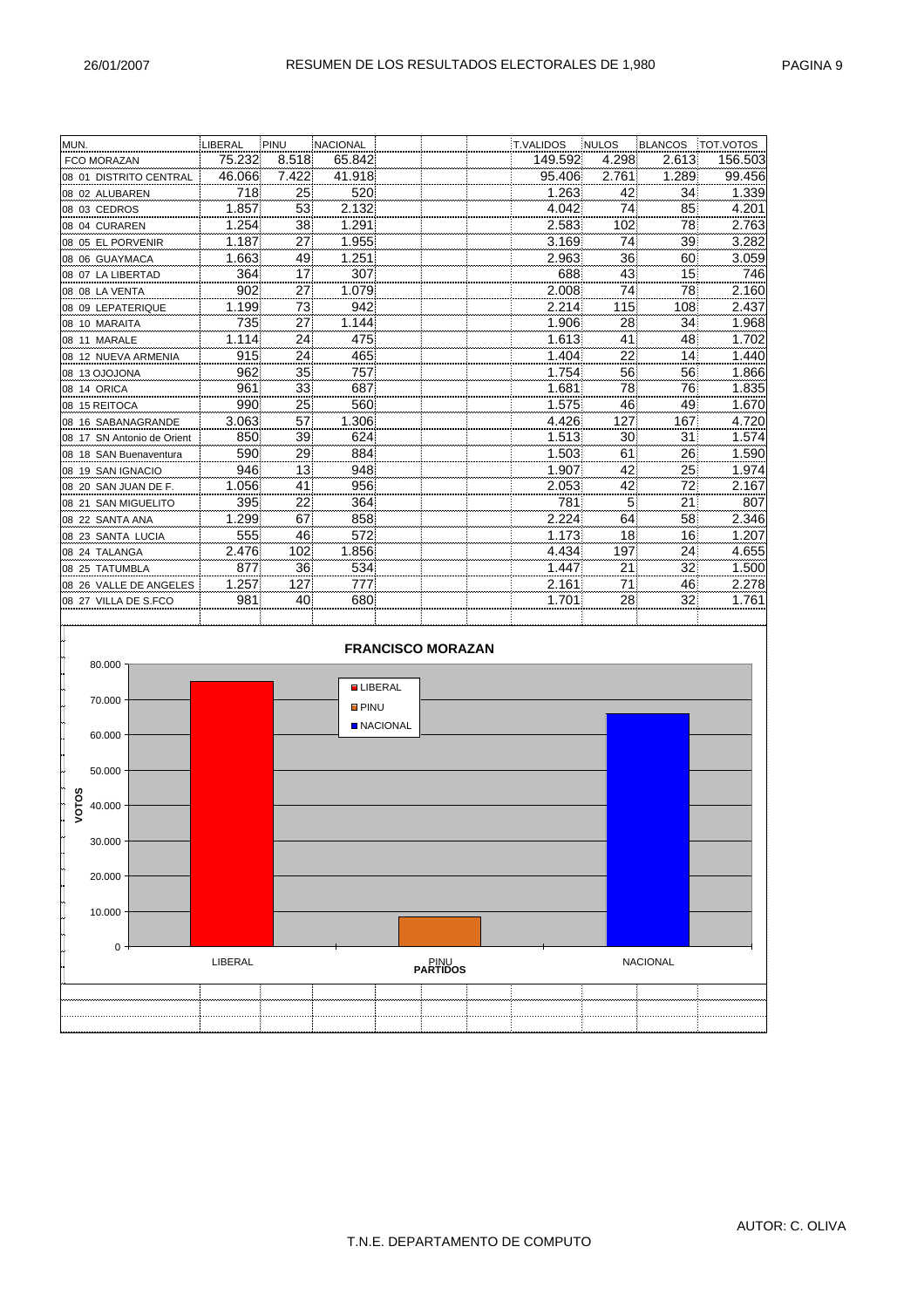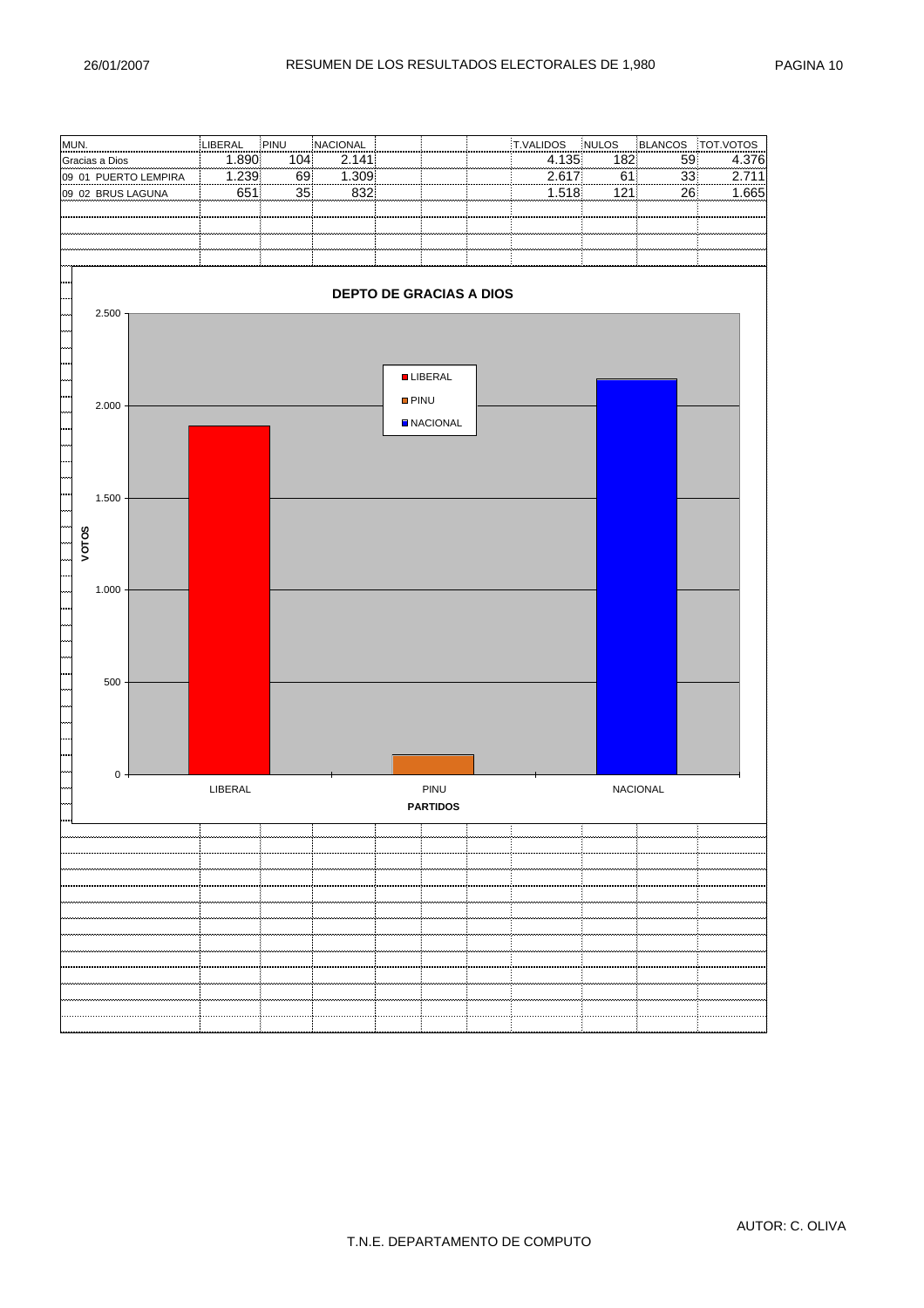| MUN.                               | LIBERAL    | PINU     | NACIONAL    |                 |                          | T.VALIDOS      | NULOS           | <b>BLANCOS</b> | TOT.VOTOS    |
|------------------------------------|------------|----------|-------------|-----------------|--------------------------|----------------|-----------------|----------------|--------------|
| TOTAL INTIBUCA                     | 10.558     | 594      | 18.420      |                 |                          | 29.572         | 814             | 978            | 31.364       |
| 10 01 LA ESPERANZA                 | 804        | 58       | 985         |                 |                          | 1.847          | 39              | 49             | 1.935        |
| 10 02 CAMASCA                      | 637        | 26       | 823         |                 |                          | 1.486          | 22              | 47             | 1.555        |
| 10 03 COLOMONCAGUA                 | 1.020      | 68       | 1.444       |                 |                          | 2.532          | 108             | 154            | 2.794        |
| 10 04 CONCEPCION                   | 1.110      | 27       | 1.139       |                 |                          | 2.276          | 41              | 98             | 2.415        |
| 10 05 DOLORES                      | 240        | 12       | 569         |                 |                          | 821            | 14              | 29             | 864          |
| 10 06 INTIBUCA                     | 1.349      | 79       | 3.116       |                 |                          | 4.544          | 152             | 130            | 4.826        |
| 10 07 JESUS DE OTORO               | 1.724      | 78       | 1.950       |                 |                          | 3.752          | 74              | 83             | 3.909        |
| 10 08 MAGDALENA                    | 319        | 30       | 618         |                 |                          | 967            | 14              | 34             | 1.015        |
| 10 09 MASAGUARA                    | 443        | 25       | 1.396       |                 |                          | 1.864<br>1.244 | 60              | 56             | 1.980        |
| 10 10 SAN ANTONIO                  | 479<br>219 | 42<br>19 | 723<br>341  |                 |                          | 579            | 41<br>6         | 29<br>26       | 1.314<br>611 |
| 10 11 SAN ISIDRO<br>10 12 SAN JUAN | 508        | 39       | 637         |                 |                          | 1.184          | 33              | 31             | 1.248        |
| 10 13 SN MARCOS DE LA              | 428        | 19       | 857         |                 |                          | 1.304          | 61              | 50             | 1.415        |
| 10 14 SAN MIGUELITO                | 380        | 10       | 480         |                 |                          | 870            | 11              | 46             | 927          |
| 10 15 SANTA LUCIA                  | 299        | 23       | 697         |                 |                          | 1.019          | 17              | 24             | 1.060        |
| 10 16 YAMARANGUILA                 | 599        | 39       | 2.645       |                 |                          | 3.283          | 121             | 92             | 3.496        |
|                                    |            |          |             |                 |                          |                |                 |                |              |
| 20.000                             |            |          |             |                 | <b>DEPTO DE INTIBUCA</b> |                |                 |                |              |
| 18.000                             |            |          |             |                 |                          |                |                 |                |              |
| 16.000                             |            |          | <b>PINU</b> | <b>LIBERAL</b>  |                          |                |                 |                |              |
|                                    |            |          |             | <b>NACIONAL</b> |                          |                |                 |                |              |
| 14.000                             |            |          |             |                 |                          |                |                 |                |              |
| 12.000                             |            |          |             |                 |                          |                |                 |                |              |
| VOTOS<br>10.000                    |            |          |             |                 |                          |                |                 |                |              |
| 8.000                              |            |          |             |                 |                          |                |                 |                |              |
| 6.000                              |            |          |             |                 |                          |                |                 |                |              |
| 4.000                              |            |          |             |                 |                          |                |                 |                |              |
| 2.000                              |            |          |             |                 |                          |                |                 |                |              |
| $\mathbf 0$                        |            |          |             |                 |                          |                |                 |                |              |
|                                    | LIBERAL    |          |             |                 | PINU<br><b>PARTIDOS</b>  |                | <b>NACIONAL</b> |                |              |
|                                    |            |          |             |                 |                          |                |                 |                |              |
|                                    |            |          |             |                 |                          |                |                 |                |              |
|                                    |            |          |             |                 |                          |                |                 |                |              |
|                                    |            |          |             |                 |                          |                |                 |                |              |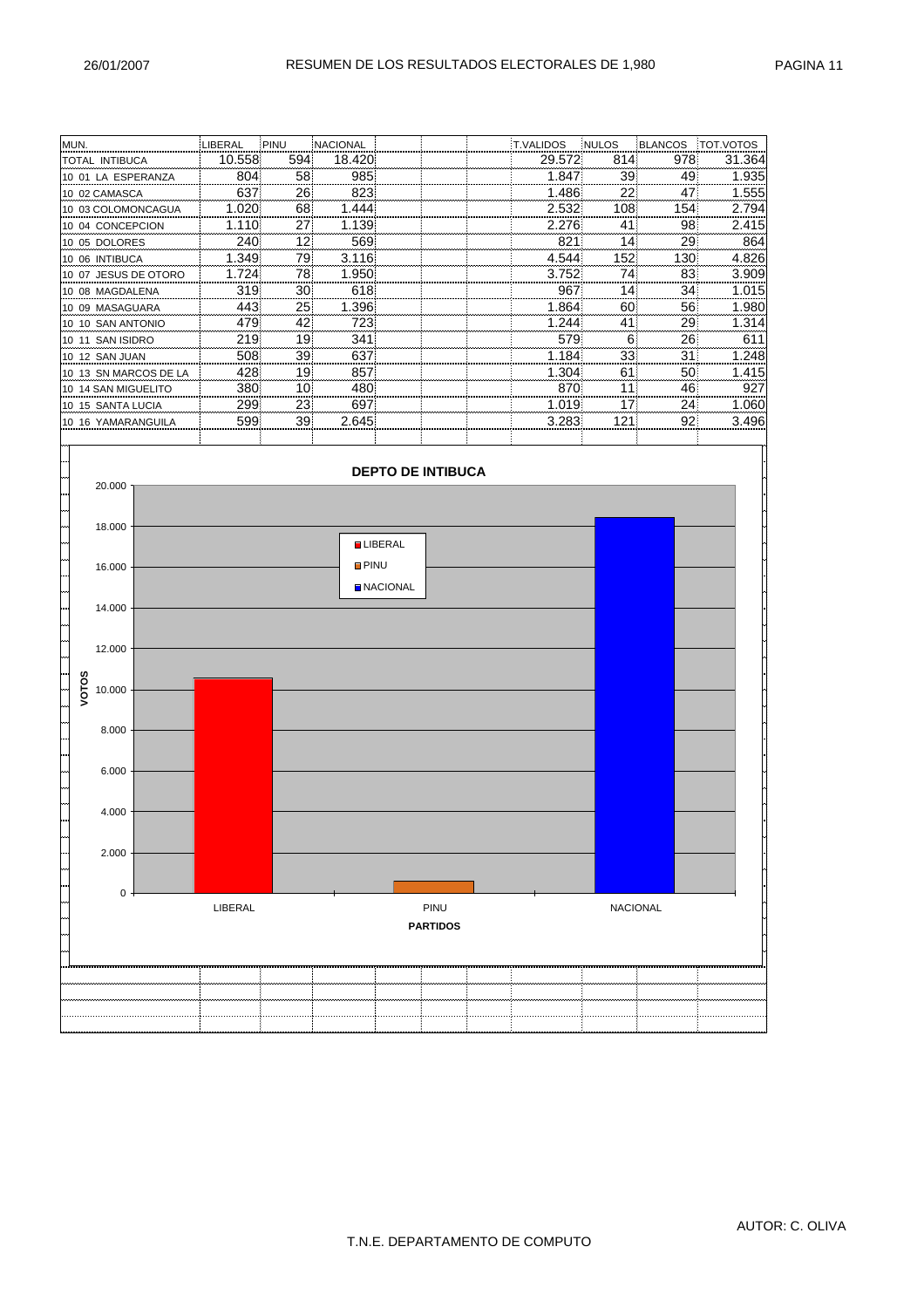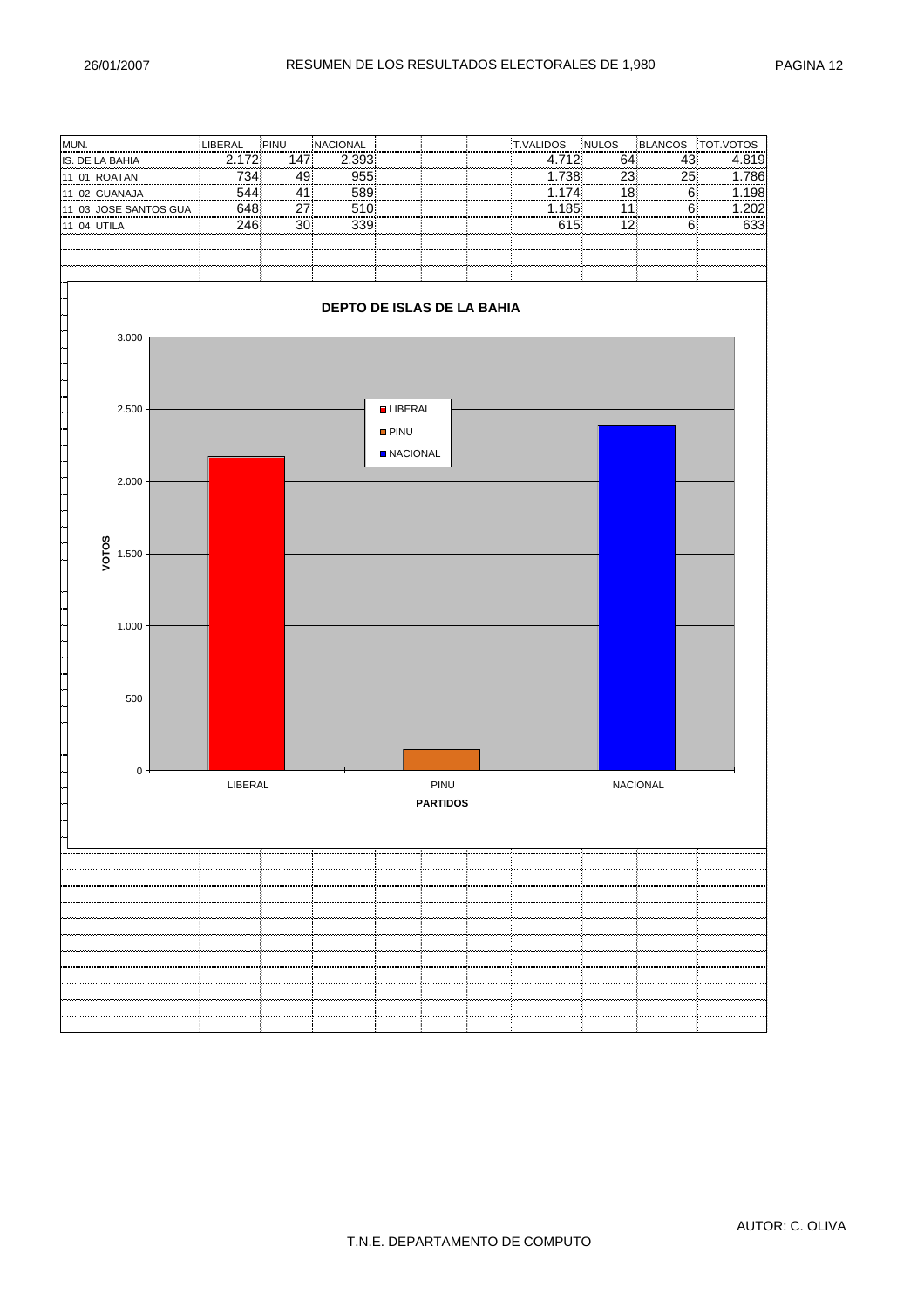| MUN.                       | LIBERAL | PINU | <b>NACIONAL</b> |  | <b>T.VALIDOS</b> | <b>INULOS</b> | <b>BLANCOS</b> | TOT.VOTOS |
|----------------------------|---------|------|-----------------|--|------------------|---------------|----------------|-----------|
| LA PAZ                     | 14.400  | 586  | 12.773          |  | 27.759           | 718           | 835            | 29.312    |
| 12 01 LA PAZ               | 3.599   | 48   | 2.064           |  | 5.711            | 163           | 98             | 5.972     |
| 12 02 AGUANTEQUERIQ        | 620     | 20   | 401             |  | 1.041            | 10            | 19             | 1.070     |
| 12 03 CABAÑAS              | 167     | 17   | 453             |  | 637              | 5             | 28             | 670       |
| 12 04 CANE                 | 537     | 17   | 258             |  | 812              | 9             | 15             | 836       |
| 12 05 CHINACLA             | 393     | 34   | 236             |  | 663              | 15            | 59             | 737       |
| 12 06 GUAJIQUIRO           | 721     | 41   | 1.734           |  | 2.496            | 52            | 40             | 2.588     |
| 12 07 LAUTERIQUE           | 481     | 27   | 388             |  | 896              | 11            | 21             | 928       |
| 12 08 MARCALA              | 1.602   | 57   | 1.346           |  | 3.005            | 52            | 75             | 3.132     |
| 12 09 Mercedes de Oriente  | 127     | 22   | 169             |  | 318              | 2             |                | 321       |
| 12 10 OPATORO              | 864     | 19   | 994             |  | 1.877            | 49            | 59             | 1.985     |
| 12 11 SN Antonio del Norte | 580     | 35   | 323             |  | 938              | 8             | 20             | 966       |
| 12 12 SAN JOSE             | 694     | 15   | 398             |  | 1.107            | 35            | 49             | 1.191     |
| 12 13 SAN JUAN             | 265     | 24   | 305             |  | 594              | 10            | 11             | 615       |
| 12 14 SN PEDRO TUTULE      | 335     | 28   | 443             |  | 806              | 11            | 37             | 854       |
| 12 15 SANTA ANA            | 373     | 48   | 845             |  | 1.266            | 42            | 68             | 1.376     |
| 12 16 SANTA ELENA          | 390     | 22   | 548             |  | 960              | 43            | 53             | 1.056     |
| 12 17 SANTA MARIA          | 1.108   | 40   | 488             |  | 1.636            | 110           | 71             | 1.817     |
| 12 18 SANTIAGO Puringla    | 1.113   | 53   | 899             |  | 2.065            | 61            | 73             | 2.199     |
| 12 19 YARULA               | 431     | 19   | 481             |  | 931              | 30            | 38             | 999       |
|                            |         |      |                 |  |                  |               |                |           |

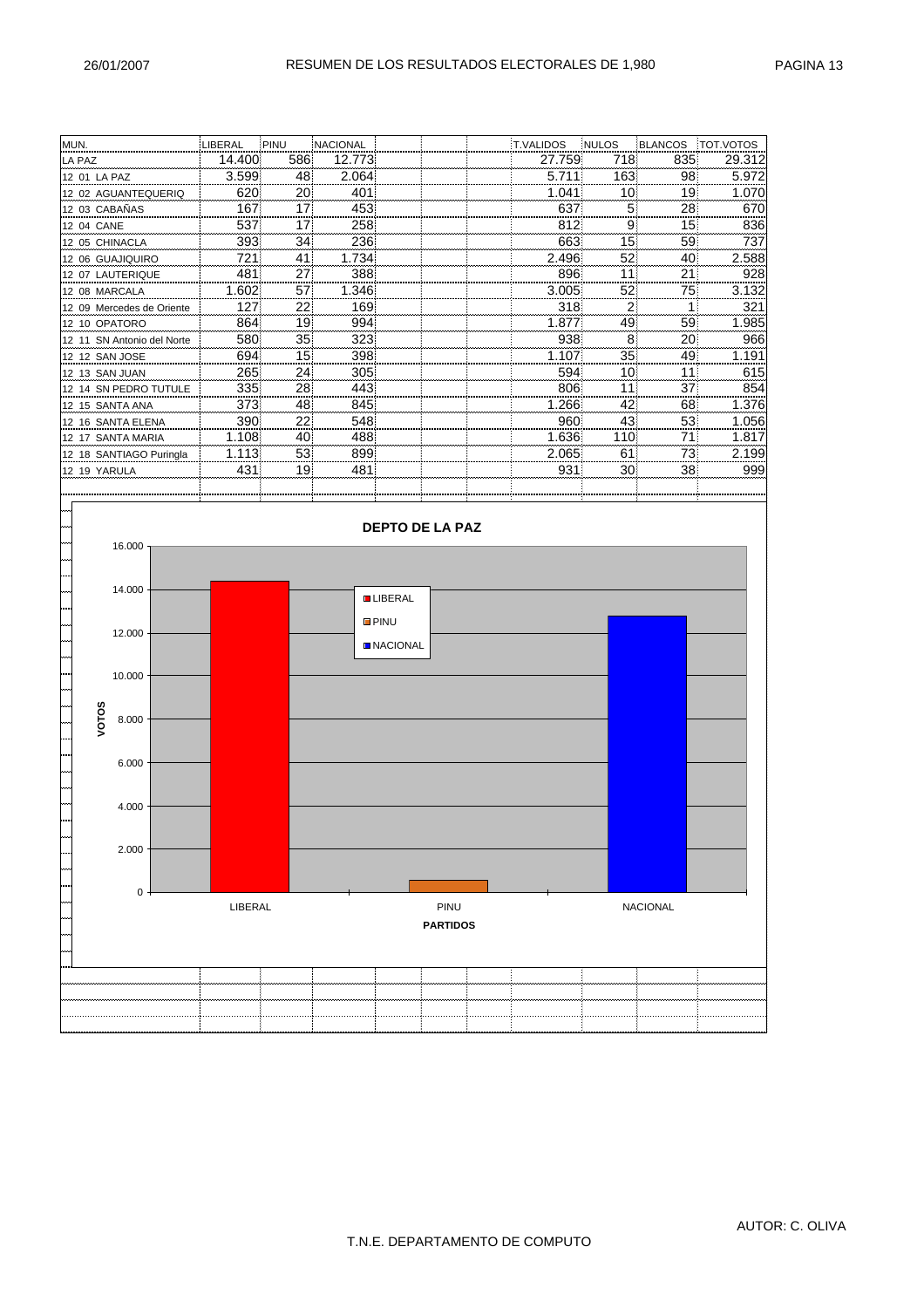| MUN.                  | LIBERAL | ¦PINU | NACIONAL    |                         |                 | T.VALIDOS | NULOS | <b>BLANCOS</b>  | TOT.VOTOS |
|-----------------------|---------|-------|-------------|-------------------------|-----------------|-----------|-------|-----------------|-----------|
| LEMPIRA               | 15.868  | 1.347 | 27.165      |                         |                 | 44.380    | 1.374 | 1.321           | 47.075    |
| 13 01 GRACIAS         | 1.652   | 111   | 3.091       |                         |                 | 4.854     | 81    | 103             | 5.038     |
| 13 02 BELEN           | 491     | 22    | 260         |                         |                 | 773       | 52    | 16              | 841       |
| 13 03 CANDELARIA      | 454     | 29    | 901         |                         |                 | 1.384     | 31    | 35              | 1.450     |
| 13 04 COLOLACA        | 406     | 67    | 687         |                         |                 | 1.160     | 26    | 33              | 1.219     |
| 13 05 ERANDIQUE       | 829     | 45    | 1.403       |                         |                 | 2.277     | 59    | 65              | 2.401     |
| 13 06 GUALCINCE       | 299     | 64    | 1.196       |                         |                 | 1.559     | 86    | 48              | 1.693     |
| 13 07 GUARITA         | 441     | 49    | 1.080       |                         |                 | 1.570     | 41    | 38              | 1.649     |
| 13 08 LA CAMPA        | 621     | 94    | 786         |                         |                 | 1.501     | 51    | 42              | 1.594     |
| 13 09 LA IGUALA       | 1.164   | 43    | 1.472       |                         |                 | 2.679     | 48    | 123             | 2.850     |
| 13 10 LAS FLORES      | 660     | 23    | 879         |                         |                 | 1.562     | 32    | 29              | 1.623     |
| 13 11 LA UNION        | 609     | 123   | 1.029       |                         |                 | 1.761     | 47    | 110             | 1.918     |
| 13 12 LA VIRTUD       | 436     | 9     | 993         |                         |                 | 1.438     | 20    | 26              | 1.484     |
| 13 13 LEPAERA         | 2.628   | 64    | 3.010       |                         |                 | 5.702     | 139   | 103             | 5.944     |
| 13 14 MAPULACA        | 3491    | 25    | 512         |                         |                 | 886       | 18    | 36              | 940       |
| 13 15 PIRAERA         | 309     | 68    | 1.050       |                         |                 | 1.427     | 57    | 51              | 1.535     |
| 13 16 SAN ANDRES      | 242     | 49    | 986         |                         |                 | 1.277     | 47    | 61              | 1.385     |
| 13 17 SAN FRANCISCO   | 387     | 62    | 774         |                         |                 | 1.223     | 43    | 17              | 1.283     |
| 13 18 SN JUAN GUARITA | 169     | 35    | 378         |                         |                 | 582       | 32    | 25              | 639       |
| 13 19 SN MANUEL COLOH | 851     | 45    | 1.110       |                         |                 | 2.006     | 83    | 72              | 2.161     |
| 13 20 SAN RAFAEL      | 748     | 44    | 1.253       |                         |                 | 2.045     | 15    | 44              | 2.104     |
| 13 21 SAN SEBASTIAN   | 562     | 55    | 795         |                         |                 | 1.412     | 17    | 30              | 1.459     |
| 13 22 SANTA CRUZ      | 259     | 8     | 529         |                         |                 | 796       | 120   | 36              | 952       |
| 13 23 TALGUA          | 606     | 62    | 917         |                         |                 | 1.585     | 35    | 52              | 1.672     |
| 13 24 TAMBLA          | 176     | 27    | 395         |                         |                 | 598       | 17    | 30              | 645       |
| 13 25 TOMALA          | 237     | 59    | 761         |                         |                 | 1.057     | 25    | 28              | 1.110     |
| 13 26 VALLADOLID      | 127     | 29    | 447         |                         |                 | 603       | 142   | 39              | 784       |
| 13 27 VIRGINIA        | 156     | 36    | 471         |                         |                 | 663       | 10    | 29              | 702       |
|                       |         |       |             |                         |                 |           |       |                 |           |
|                       |         |       |             |                         |                 |           |       |                 |           |
|                       |         |       |             | <b>DEPTO DE LEMPIRA</b> |                 |           |       |                 |           |
| 30.000                |         |       |             |                         |                 |           |       |                 |           |
|                       |         |       |             | <b>LIBERAL</b>          |                 |           |       |                 |           |
|                       |         |       | <b>PINU</b> |                         |                 |           |       |                 |           |
| 25.000                |         |       |             | <b>NACIONAL</b>         |                 |           |       |                 |           |
|                       |         |       |             |                         |                 |           |       |                 |           |
|                       |         |       |             |                         |                 |           |       |                 |           |
| 20.000                |         |       |             |                         |                 |           |       |                 |           |
|                       |         |       |             |                         |                 |           |       |                 |           |
|                       |         |       |             |                         |                 |           |       |                 |           |
| VOTOS<br>15.000       |         |       |             |                         |                 |           |       |                 |           |
|                       |         |       |             |                         |                 |           |       |                 |           |
|                       |         |       |             |                         |                 |           |       |                 |           |
| 10.000                |         |       |             |                         |                 |           |       |                 |           |
|                       |         |       |             |                         |                 |           |       |                 |           |
|                       |         |       |             |                         |                 |           |       |                 |           |
| 5.000                 |         |       |             |                         |                 |           |       |                 |           |
|                       |         |       |             |                         |                 |           |       |                 |           |
|                       |         |       |             |                         |                 |           |       |                 |           |
| 0                     |         |       |             |                         |                 |           |       |                 |           |
|                       | LIBERAL |       |             |                         | <b>PINU</b>     |           |       | <b>NACIONAL</b> |           |
|                       |         |       |             |                         | <b>PARTIDOS</b> |           |       |                 |           |
|                       |         |       |             |                         |                 |           |       |                 |           |
|                       |         |       |             |                         |                 |           |       |                 |           |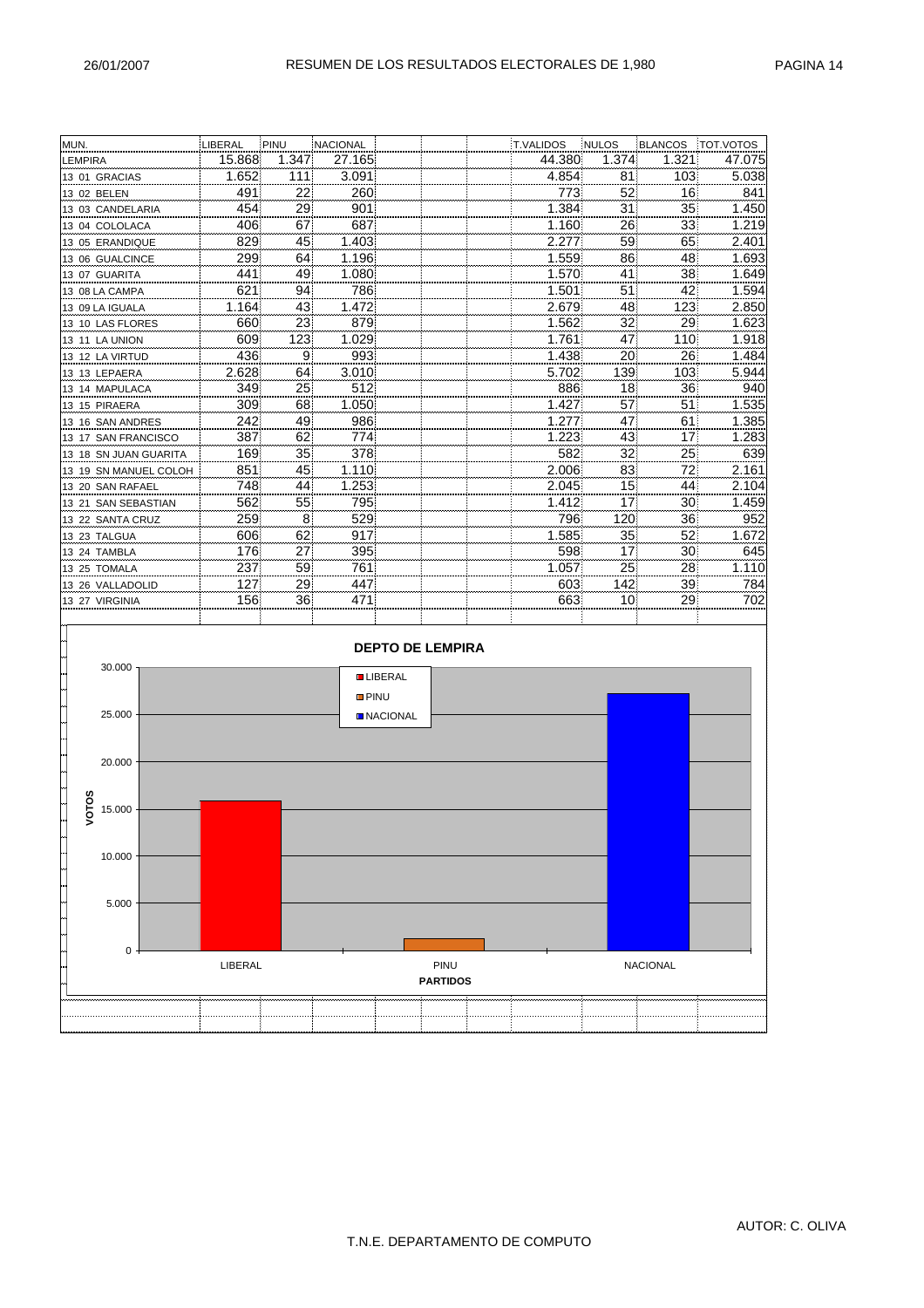| MUN.                   | LIBERAL | PINU | <b>NACIONAL</b> |  | <b>T.VALIDOS</b> | <b>INULOS</b> | <b>BLANCOS</b> | TOT.VOTOS |
|------------------------|---------|------|-----------------|--|------------------|---------------|----------------|-----------|
| <b>OCOTEPEQUE</b>      | 11.443  | 387  | 11.231          |  | 23.061           | 445           | 535            | 24.041    |
| 14 01 OCOTEPEQUE       | 1.867   | 52   | 2.316           |  | 4.235            | 57            | 73             | 4.365     |
| 14 02 BELEN GUALCHO    | 1.381   | 37   | 1.068           |  | 2.486            | 35            | 72             | 2.593     |
| 14 03 CONCEPCION       | 473     | 14   | 348             |  | 835              | 52            | 20             | 907       |
| 14 04 DOLORES MEREND   | 233     | 16   | 230             |  | 479              | 8             | 8              | 495       |
| 14 05 FRATERNIDAD      | 190     | 13   | 187             |  | 390              | 26            | 9              | 425       |
| 14 06 LA ENCARNACION   | 797     | 22   | 587             |  | 1.406            | 34            | 43             | 1.483     |
| 14 07 LA LABOR         | 640     | 19   | 670             |  | 1.329            | 25            | 30             | 1.384     |
| 14 08 LUCERNA          | 409     | 11   | 564             |  | 984              | 9             | 14             | 1.007     |
| 14 09 MERCEDES         | 261     | 11   | 751             |  | 1.023            | 23            | 21             | 1.067     |
| 14 10 SAN FERNANDO     | 458     | 10   | 843             |  | 1.311            | 10            | 20             | 1.341     |
| 14 11 SN FCO DEL VALLE | 766     | 25   | 466             |  | 1.257            | 25            | 43             | 1.325     |
| 14 12 SAN JORGE        | 269     | 14   | 256             |  | 539              |               | 28             | 569       |
| 14 13 SAN MARCOS       | 1.572   | 71   | 929             |  | 2.572            | 42            | 69             | 2.683     |
| 14 14 SANTA FE         | 330     | 11   | 549             |  | 890              | 10            | 8              | 908       |
| 14 15 SENSENTI         | 1.032   | 48   | 949             |  | 2.029            | 69            | 34             | 2.132     |
| 14 16 SINUAPA          | 765     | 13   | 518             |  | 1.296            | 18            | 43             | 1.357     |
|                        |         |      |                 |  |                  |               |                |           |

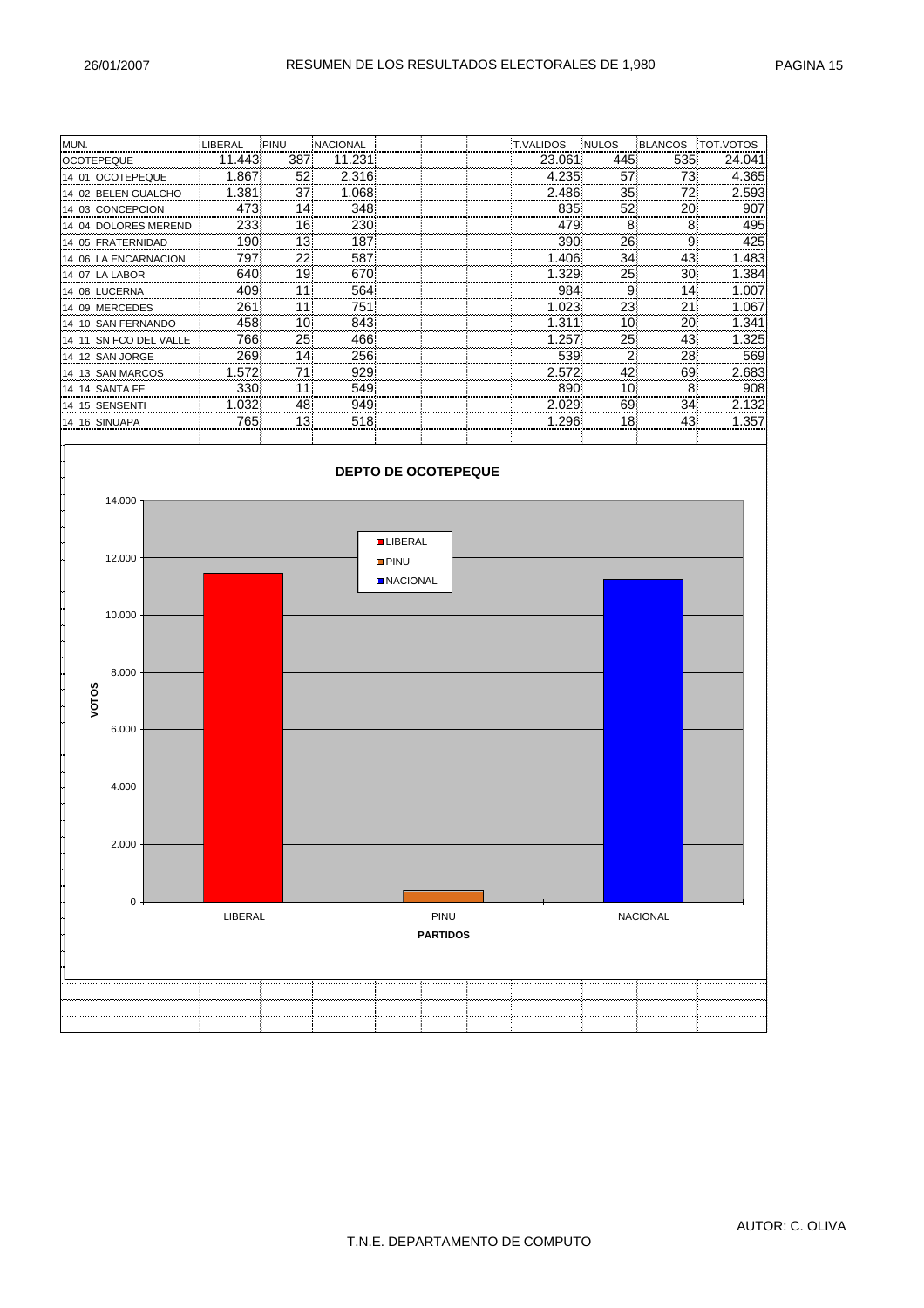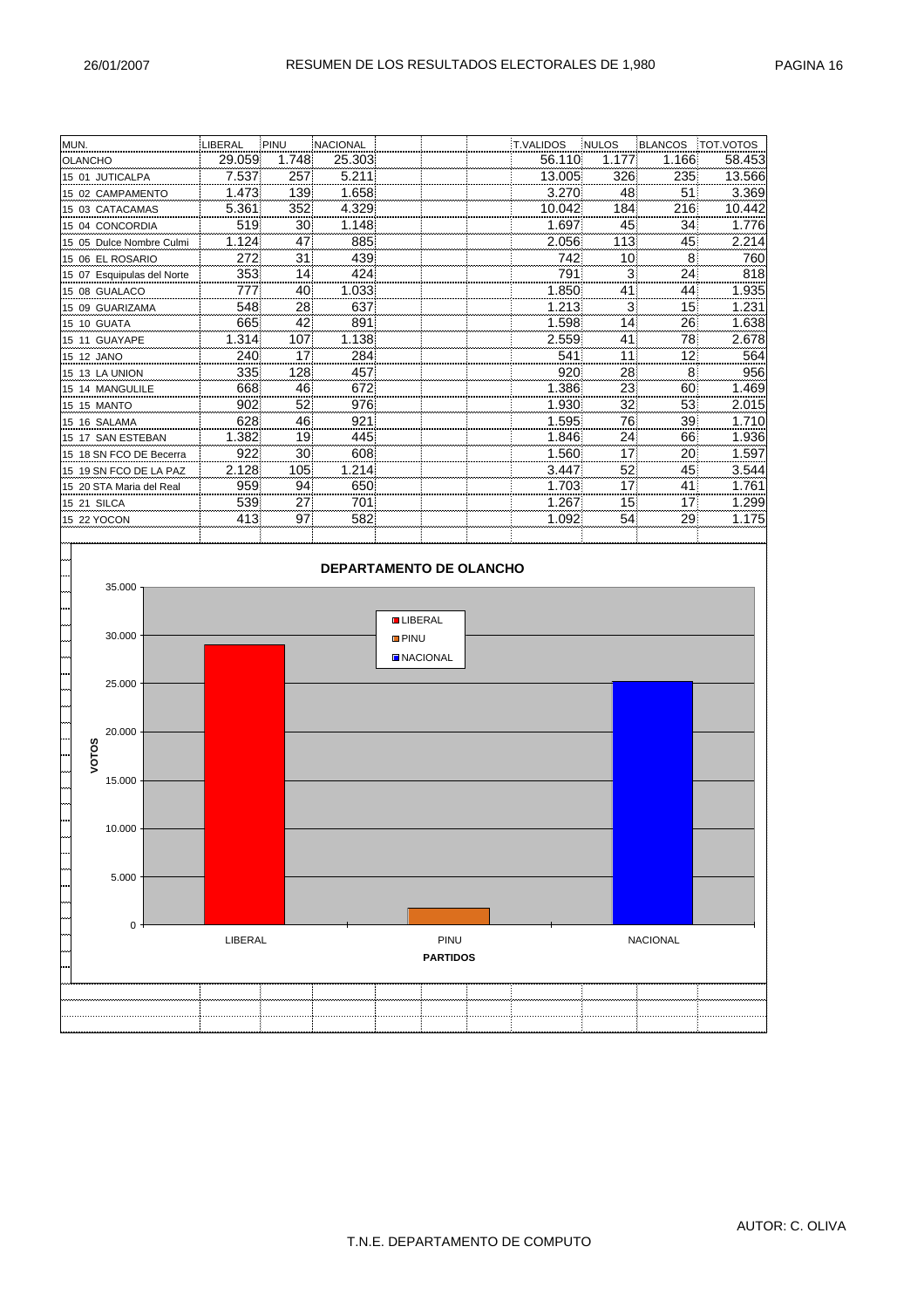| MUN.                        | LIBERAL | PINU  | NACIONAL |                              | T.VALIDOS | <b>NULOS</b> | <b>BLANCOS</b>  | TOT.VOTOS |
|-----------------------------|---------|-------|----------|------------------------------|-----------|--------------|-----------------|-----------|
| STA BARBARA                 | 38.514  | 2.366 | 34.060   |                              | 74.940    | 1.249        | 1.494           | 77.683    |
| 16 01 SANTA BARBARA         | 3.432   | 418   | 3.179    |                              | 7.029     | 118          | 100             | 7.247     |
| 16 02 ARADA                 | 650     | 62    | 1.495    |                              | 2.207     | 40           | 33              | 2.280     |
| 16 03 ATIMA                 | 1.276   | 73    | 950      |                              | 2.299     | 41           | 50              | 2.390     |
| 16 04 AZACUALPA             | 2.110   | 48    | 1.370    |                              | 3.528     | 70           | 84              | 3.682     |
| 16 05 CEGUACA               | 464     | 75    | 564      |                              | 1.103     | 26           | 30              | 1.159     |
| 16 06 COLINAS               | 2.286   | 162   | 2.109    |                              | 4.557     | 30           | 48              | 4.635     |
| 16 07 Concepcion del Norte  | 1.053   | 47    | 1.241    |                              | 2.341     | 47           | 34              | 2.422     |
| 16 08 Concepcion del Sur    | 579     | 25    | 514      |                              | 1.118     | 36           | 24              | 1.178     |
| 16 09 CHINDA                | 443     | 22    | 604      |                              | 1.069     | 16           | 45              | 1.130     |
| 16 10 EL NISPERO            | 959     | 24    | 971      |                              | 1.954     | 50           | 41              | 2.045     |
| 16 11 GUALALA               | 737     | 298   | 216      |                              | 1.251     | 50           | 46              | 1.347     |
| 16 12 ILAMA                 | 748     | 105   | 957      |                              | 1.810     | 32           | 35              | 1.877     |
| 16 13 MACUELIZO             | 3.519   | 123   | 3.457    |                              | 7.099     | 99           | 144             | 7.342     |
| 16 14 NARANJITO             | 1.221   | 48    | 1.533    |                              | 2.802     | 30           | 79              | 2.911     |
| 16 15 NUEVO CELILAC         | 771     | 125   | 365      |                              | 1.261     | 11           | 32              | 1.304     |
| 16 16 PETOA                 | 1.133   | 20    | 984      |                              | 2.137     | 23           | 54              | 2.214     |
| 16 17 PROTECCION            | 686     | 57    | 1.054    |                              | 1.797     | 107          | 25              | 1.929     |
| 16 18 QUIMISTAN             | 2.345   | 94    | 2.109    |                              | 4.548     | 38           | 87              | 4.673     |
| 16 19 SN FCO DE OJUERA      | 635     | 22    | 816      |                              | 1.473     | 21           | 27              | 1.521     |
| 16 20 SAN LUIS              | 2.756   | 93    | 1.721    |                              | 4.570     | 87           | 89              | 4.746     |
| 16 21 SAN MARCOS            | 2.248   | 122   | 1.475    |                              | 3.845     | 50           | 40              | 3.935     |
| 16 22 SAN NICOLAS           | 1.602   | 95    | 946      |                              | 2.643     | 44           | 63              | 2.750     |
| 16 23 SN PEDRO ZACAPA       | 3.156   | 103   | 2.575    |                              | 5.834     | 111          | 194             | 6.139     |
| 16 24 SANTA RITA            | 346     | 16    | 584      |                              | 946       | 10           | 25              | 981       |
| 16 25 SN Vicente Centenario | 336     | 26    | 450      |                              | 812       | 12           | 6               | 830       |
| 16 26 TRINIDAD              | 3.023   | 63    | 1.821    |                              | 4.907     | 50           | 59              | 5.016     |
|                             |         |       |          |                              |           |              |                 |           |
|                             |         |       |          | <b>DEPTO DE STA, BARBARA</b> |           |              |                 |           |
|                             |         |       |          |                              |           |              |                 |           |
| 45.000                      |         |       |          |                              |           |              |                 |           |
|                             |         |       |          | <b>LIBERAL</b>               |           |              |                 |           |
| 40.000                      |         |       |          | <b>PINU</b>                  |           |              |                 |           |
|                             |         |       |          |                              |           |              |                 |           |
| 35.000                      |         |       |          | <b>NACIONAL</b>              |           |              |                 |           |
|                             |         |       |          |                              |           |              |                 |           |
| 30.000                      |         |       |          |                              |           |              |                 |           |
|                             |         |       |          |                              |           |              |                 |           |
| 25.000                      |         |       |          |                              |           |              |                 |           |
| VOTOS                       |         |       |          |                              |           |              |                 |           |
| 20.000                      |         |       |          |                              |           |              |                 |           |
|                             |         |       |          |                              |           |              |                 |           |
| 15.000                      |         |       |          |                              |           |              |                 |           |
|                             |         |       |          |                              |           |              |                 |           |
| 10.000                      |         |       |          |                              |           |              |                 |           |
|                             |         |       |          |                              |           |              |                 |           |
|                             |         |       |          |                              |           |              |                 |           |
| 5.000                       |         |       |          |                              |           |              |                 |           |
|                             |         |       |          |                              |           |              |                 |           |
| 0                           |         |       |          |                              |           |              |                 |           |
|                             | LIBERAL |       |          | PINU<br><b>PARTIDOS</b>      |           |              | <b>NACIONAL</b> |           |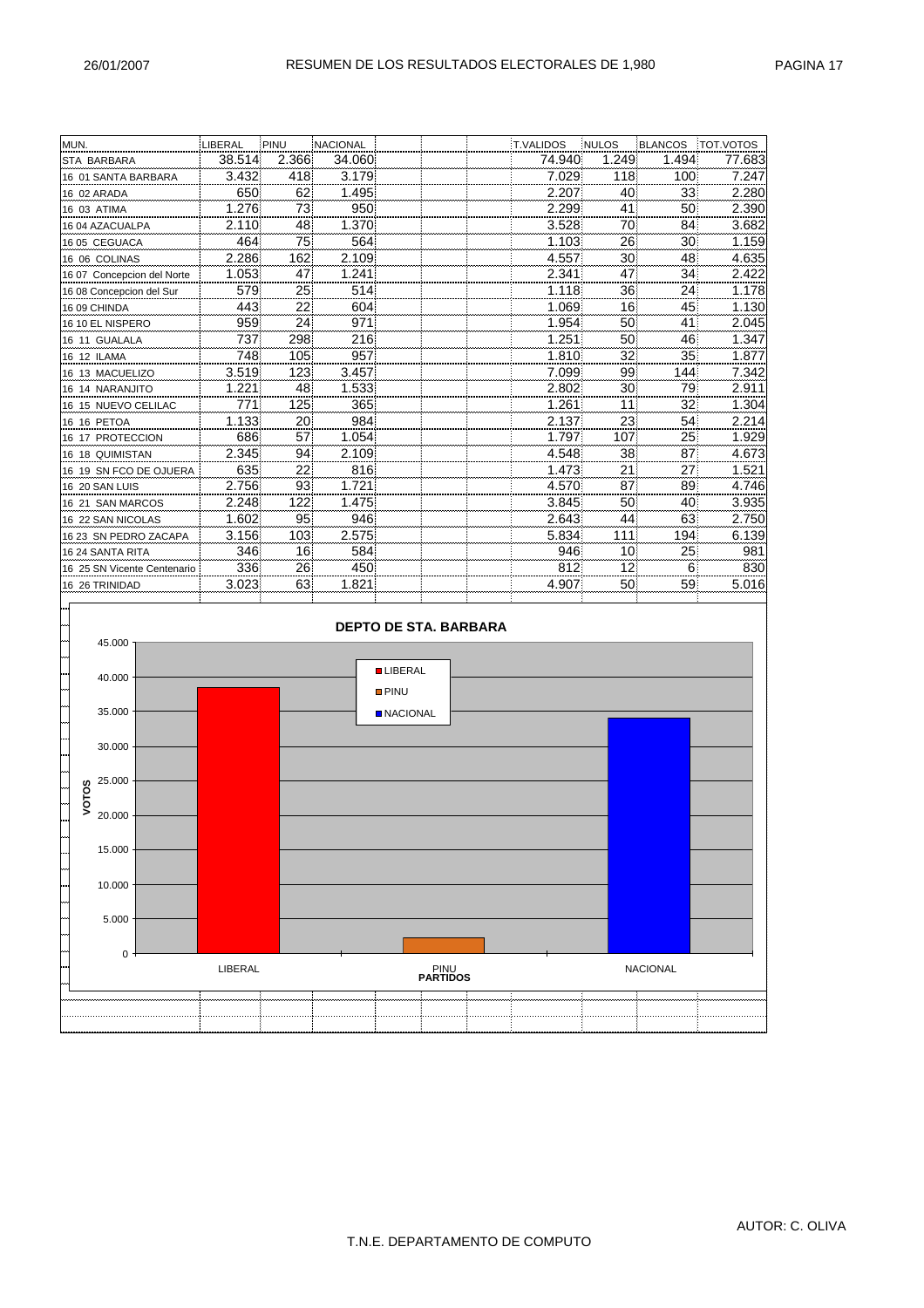